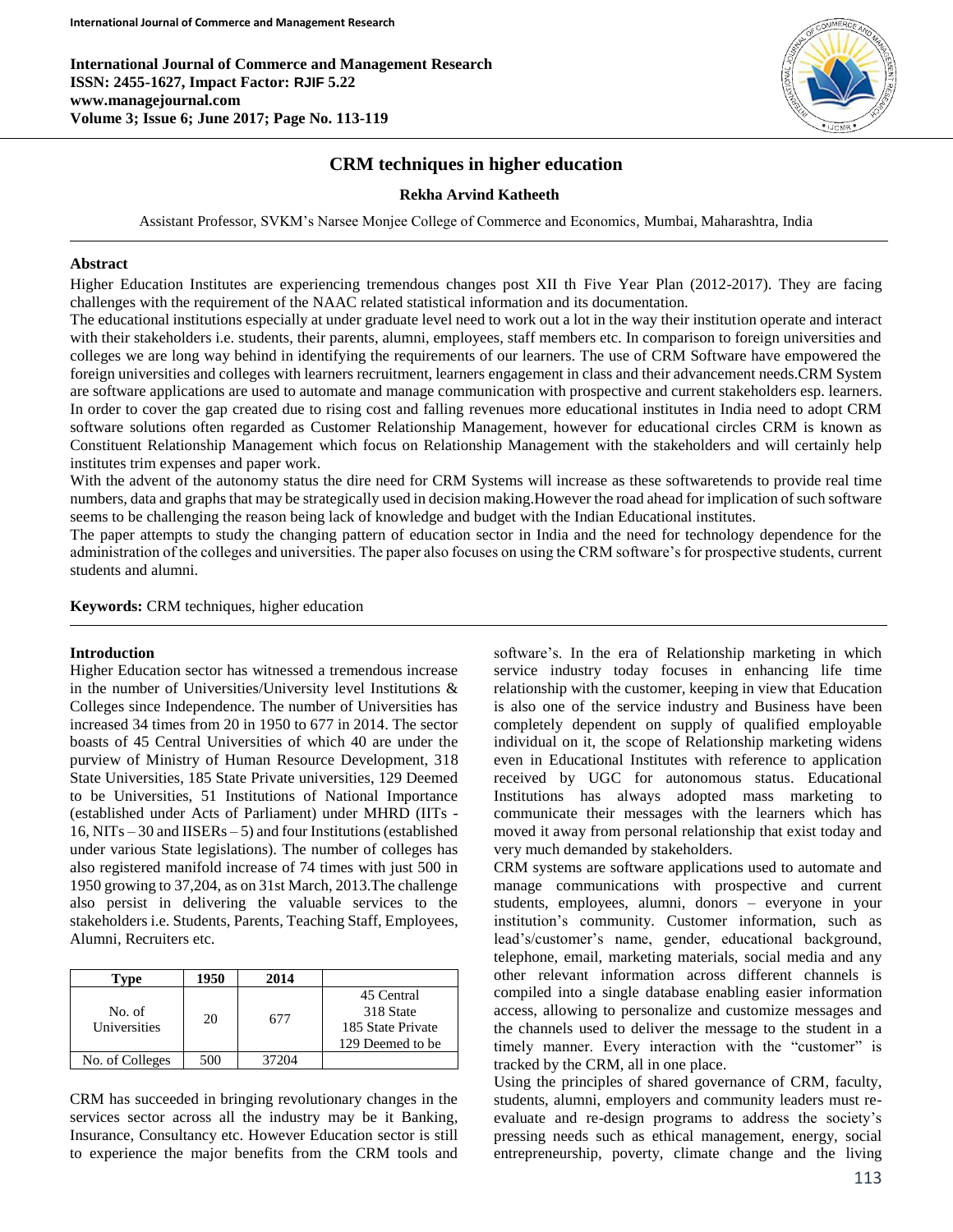conditions of children and women around the world. Students must learn to become compassionate, courageous and responsible individuals who advocate for shareholders, customers, employees and the global citizens. To deny that higher education is a product and students are customers is to ignore the reality of the current situation and to duck the tough questions we should be asking.

## **Objective of the study**

The research was conducted to identify the approach of the service providers (Teaching Community) towards the use of the CRM Software's at the Higher Educational Level.

## **Research Methodology**

Primary data collection methodology (Perceptual Survey Model) was adopted. The data sheet focused on the following information Conceptual understanding of CRM and Higher Education Industry, CRM Software's availability at Institutional level, Application of CRM Software's, Willingness to change and Future Potentials of CRM Software's.

# **Limitation of the Study**

The study was conducted on the sample below 30 due to time constraint.

# **Info graphics and Interpretation of data**

**1. Conceptual understanding of CRM and Higher Education Industry**

The focus was on the Service providers (Teaching Community) and the Service gainers (Learners) were not included in the survey.

# **Review of Literature**

Dr. Wendy Kilgore, director of research and managing consultant for AACRAO, conducted a session on *CRM Ownership: Use and Impact on Practice, Policy, and Staffing*  at AACRAO's 24th Annual Strategic Enrollment Management Conference. The survey, was supported by Hobsons. Colleges and universities increasingly recognize that this environment requires them to begin a dialog with prospective students early in the search process. However, many institutions lack the adequate infrastructure to reach and engage with prospective students, especially non-traditional students. Establishing a communication plan that incorporates a CRM is an important step institutions can take to initiate and maintain relationships with students during the early stages of the search process. Elaine D. Seeman, Margaret O'Hara published a paper

exploring customer relationship management (CRM) in a higher education setting. The benefits of implementing CRM in a college setting include a student‐centric focus, improved customer data and process management, increased student loyalty, retention and satisfaction with the college's programs and services.



The trend of autonomy and privatization of Indian Education Sector is known fact in the Teaching Community.



The Indian Higher Education Sector will further see the growth in the enrollment process due to its ever increasing major demand.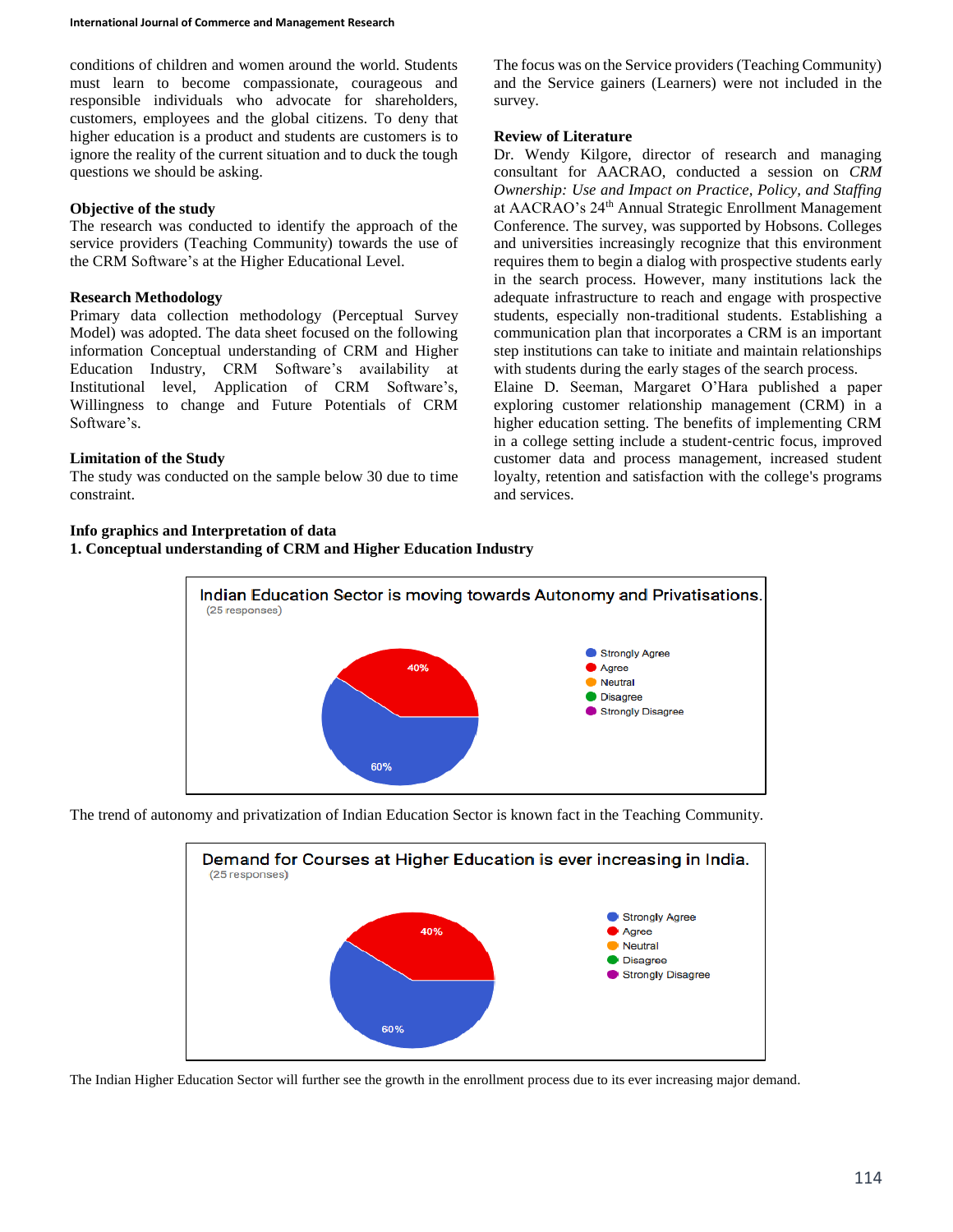

The demand for data and information from higher authorities are at rise and performance of the institutes will be judged based on the retrival of those valuable data.



The respondents agree to the softwares of CRM bringing revolutionary changes in Indian service sector



The respondents even agree to Higher Education Sector becoming a huge Service Industry. Thus CRM Software's can even to used to bring revolutionary changes in the Higher Education Sector.

## **2. CRM Software's availability at Institutional level**

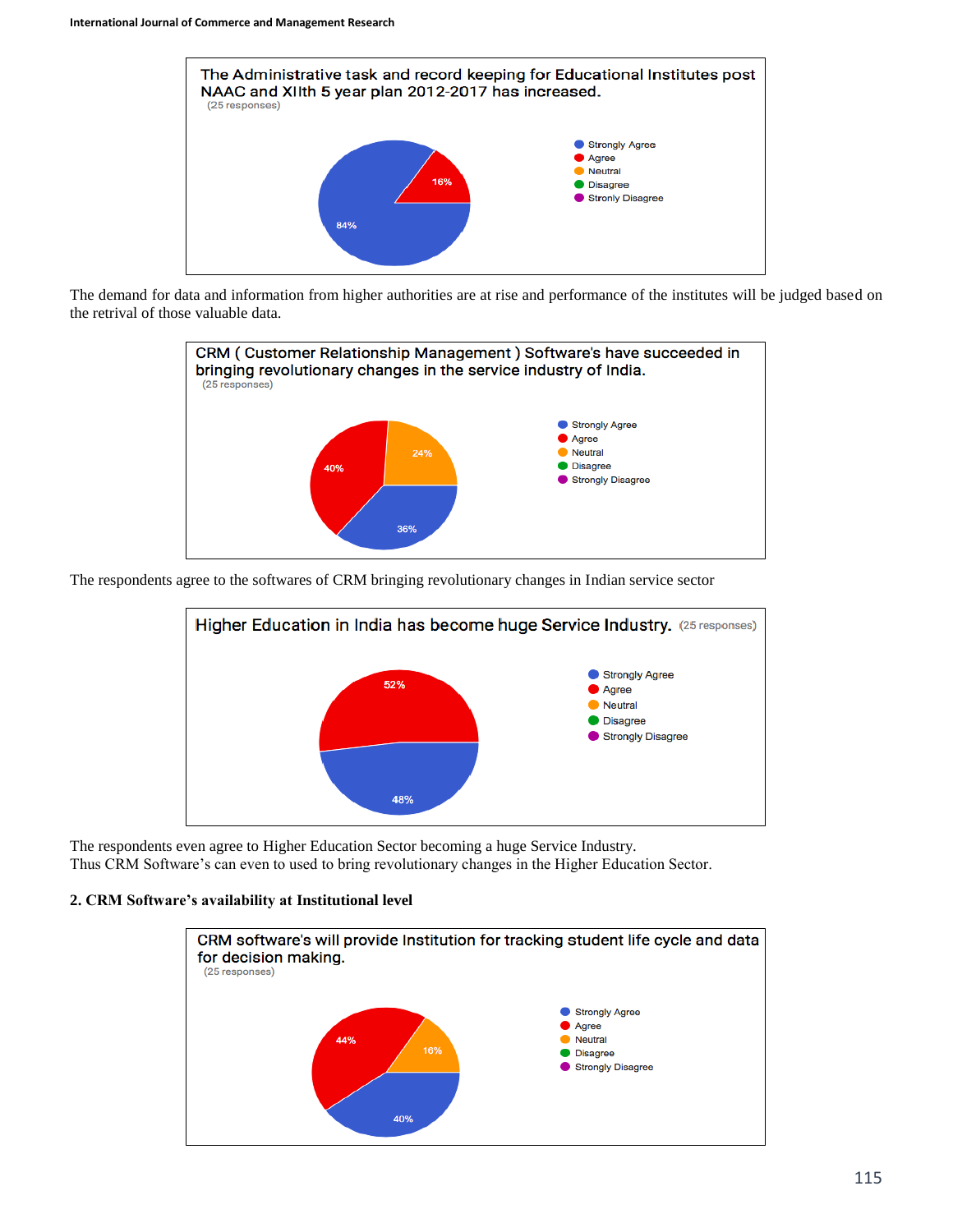

In spite of being aware of CRM Software help in data generation and tracking down student progress, the respondents are unaware about the use of CRM at their institiution level and whether any such purchase of the

softwares are streamlined in the Institution. Also the commitment of the management for its purchase is weak as 32% of respondents agreed that their Institution doesn't have any such software's for use.



# If yes, do you use it on regular basis? (22 responses) Yes **No** 86.4% 13.6%

# **3. Application of CRM Softwares**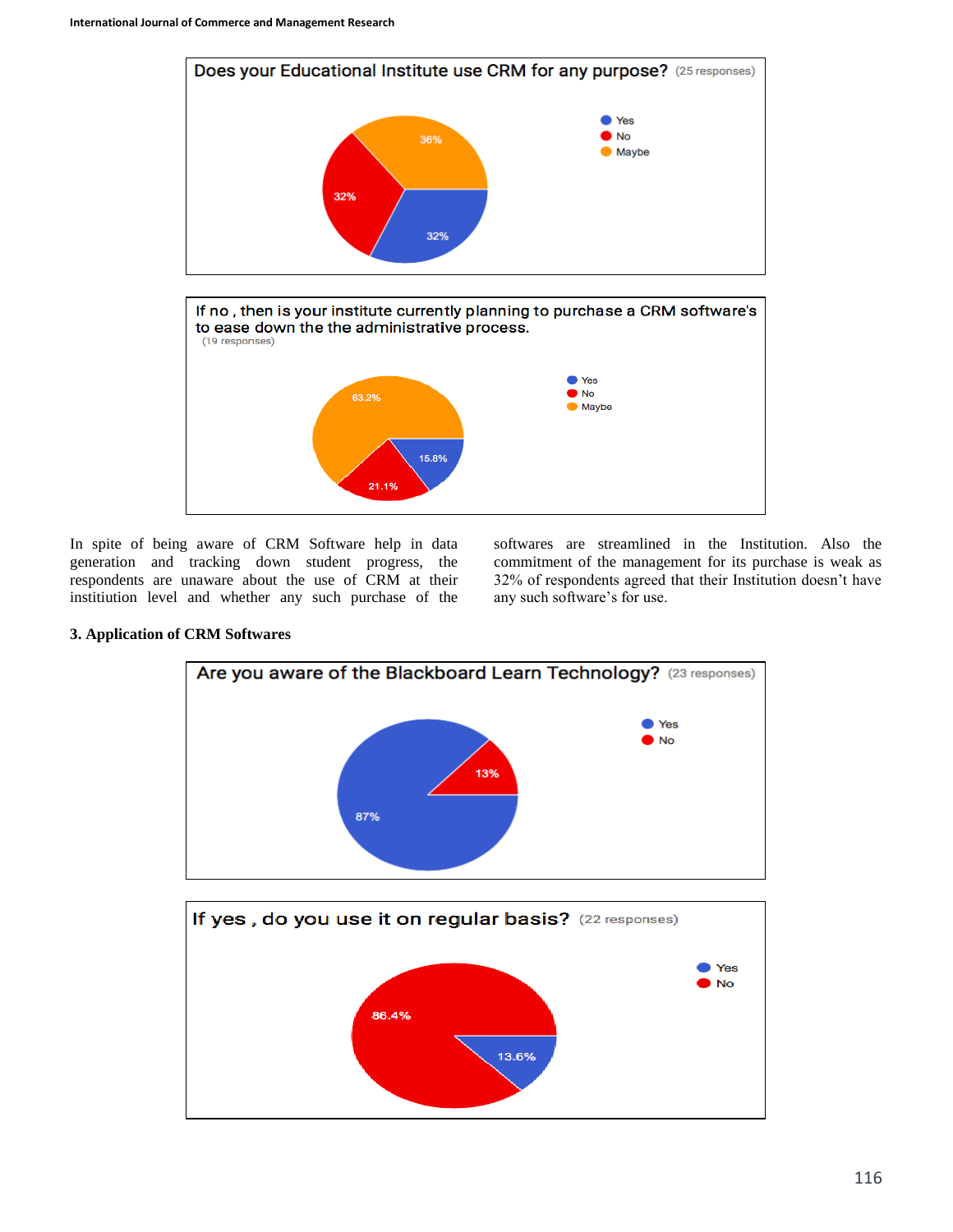The respondents are aware of the latest development in the learning management system however the use in the regular teaching learning practise has a long way to be institutionalised.

It can be due to lack of support of management to buy such software's and training to the respondents at the institutional level for incorporating the same in the day to day teaching learning practice.

# **4. Willingness to change**



Majority of respondents agree that the use of traditional method for attendance recordingis time consuming and the use of technology for tracking student's physical presence should be incorporated. This even showcase the need based dynamic

attitude of the respondents and the will for the participation if the technology implementation will justify its purpose in the teaching learning process.

# **5. Future Potentials of CRM Software's**

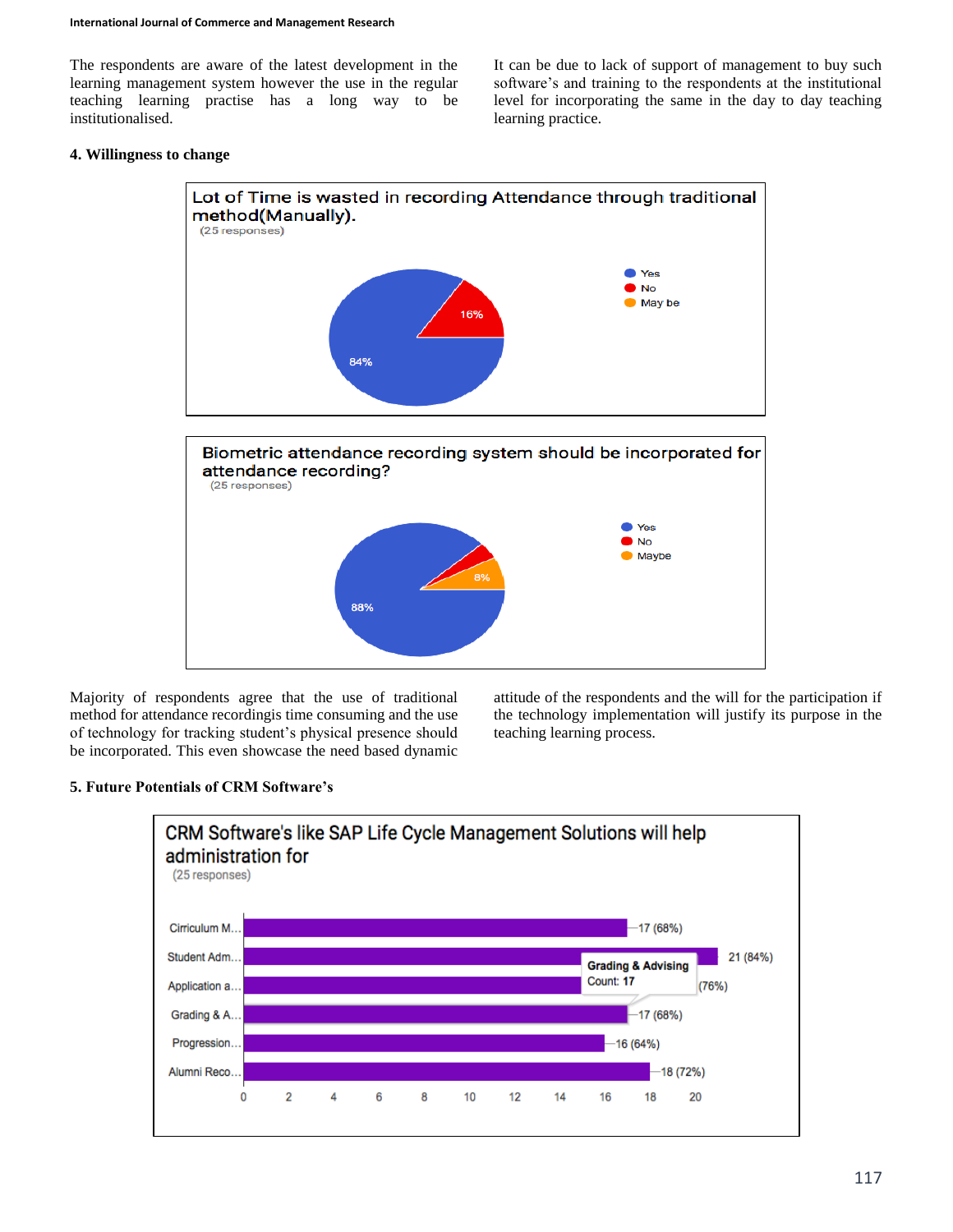

92 % of the respondents are sure about the use of CRM Software's for the benefit of the service provider and service gainer. They see a vast potential for the software development and use in the higher education industry especially for the students administration (84% ) followed by application and recruitment (76%), Alumni Record keeping (72%), Curriculum Management ( 68%), Grading and advising ( 68%) and Progressing Management (64%)

# **Scope of the Study**

- 1) The Research concentrate towards customizing the need of the Student and Empowering the service providers for developing the teaching learning process as per the expectation of the student.
- 2) Growing realization that private Educational institutions will have to compete with one another far more than they have in the past to recruit and retain students(as Alumni).
- 3) The Learners will be empowered to be treated as Customer and will generate greater responsibility among the Service providers to explore the potentials of every individual with the Institution.
- 4) Increasing interaction formats is the face of modern education:The modern education is now defined more by number of interaction formats for its learners and stakeholders,through which the various queries may be answered in real time.Inspite of technological support and the web based applications the students still look forward for interaction with the faculties if not 24/7 then at least on fixed hours on the fixed days.
- 5) NAAC based evaluation parameter: The NAAC has given due weightage to the Learner's Support systems maintained by institutions to foster a culture of convergence in education, wherein the learner not just remains the receiving party but also the interactive participant for various student related queries.
- 6) Need for customized approach for education:The education in its present format needs a customized base through which not just interaction becomes easy with different stakeholder but also justify the cost and the staff constraints of private educational institutions.

# **Importance of CRM Software's in Higher Education**

- Using a CRM system drives faster service.
- **Communication** channels through emails may be automated in order to speed up response time.
- It will help in understanding trends which becomes feedback foradmissions and managing relationship with the learners and alumni.
- CRM Software's will help institutes (autonomous) to streamline and automate much of the enrollment paper work thereby tracking applications,admission and communication process once the student enrolls leading to reduced cycle time, student efficiency and cost saving.
- CRM will provide self service capability for students in dealing with administration related work as they can get information they need online and handle routine jobs unassisted.

## **CRM Software's for Higher Education a) Blackboard : Learn**

Blackboard Learning System is a learning management system that provides a learning system for course delivery and management for institutions : a community and portal system for communication ; a content management system for centralised control over course content and a system to record and analyse student assessment results. Narsee Monjee College of Commerce and Economics had been using this technology for creating a continuous communication channel with the learners.

# **b) Biometric attendance**

Most of the institutes face challenges in controlling the learners attendance, proxy attendance, time spent on processing the defaulters list etc. The solution being the use of Biometric attendance machine inside the classroom registering the attendance of the students present during the lecture serving as a proof for the students and colleges respectively. The data collected will help institutes to identify the defaulters and communicate and motivate them to attend accordingly.

# **c) SAP for Higher Education**

With increasing competition and shrinking budgets, colleges see themselves forced to manage their internal processes more efficiently with fewer resources yet still provide high-quality teaching and study.The Campus Management component of the SAP Higher Education & Research solution enables costeffective management of higher education by providing functions that cover the following core processes of universities and colleges.

Softwares like SAP – Student Life Cycle Management will help administration in curriculum management, student administration, application and admission, grading and advising, progression and graduation and alumni communication and record keeping. In the Academic Structure (Curriculum) and Teaching and Examination sections, you plan and manage the academic offerings and business events.